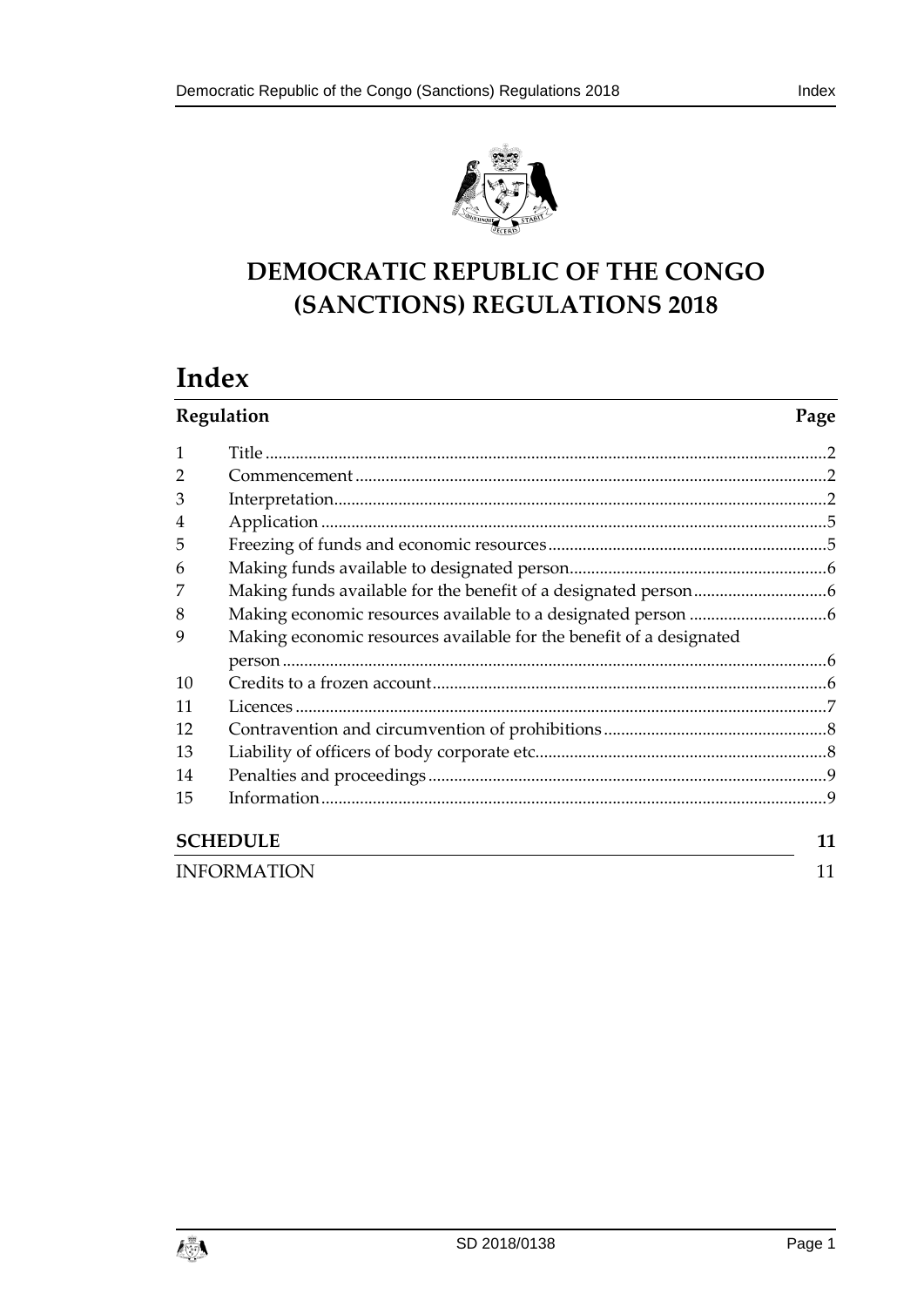Statutory Document No. 2018/0138



*European Communities (Isle of Man) Act 1973*

# **DEMOCRATIC REPUBLIC OF THE CONGO (SANCTIONS) REGULATIONS 2018**

*Laid before Tynwald: 15 May 2018 Coming into operation in accordance with regulation 2*

The Council of Ministers makes the following Regulations under section 2B of the European Communities (Isle of Man) Act 1973.

## <span id="page-1-0"></span>**1 Title**

These Regulations are the Democratic Republic of the Congo (Sanctions) Regulations 2018.

#### <span id="page-1-1"></span>**2 Commencement**

These Regulations come into operation immediately after they are made $^{\text{\tiny{1}}}$ .

#### <span id="page-1-2"></span>**3 Interpretation**

- (1) In these Regulations
	- "**designated person**" means a person, entity or body listed in Annex I or Ia to the EC Regulation;
	- "**the EC Regulation**" means Council Regulation (EC) No 1183/2005<sup>2</sup> of 18 July 2005 imposing certain specific restrictive measures directed against persons acting in violation of the arms embargo with regard to the Democratic Republic of the Congo, as modified by the following —
		- (a) Commission Regulation (EC) No 1824/2005<sup>3</sup> of 9 November 2005;

-



<sup>1</sup> Regulations made under section 2B(1) of the European Communities (Isle of Man) Act 1973 must be laid before Tynwald as soon as possible after they are made, and if Tynwald at the sitting at which the regulations are laid or at the next following sitting resolves that the regulations shall be annulled, the regulations shall upon such resolution cease to have effect.

<sup>2</sup> OJ L193, 23.7.2005, p.1.

<sup>3</sup> OJ L294, 10.11.2005, p.3.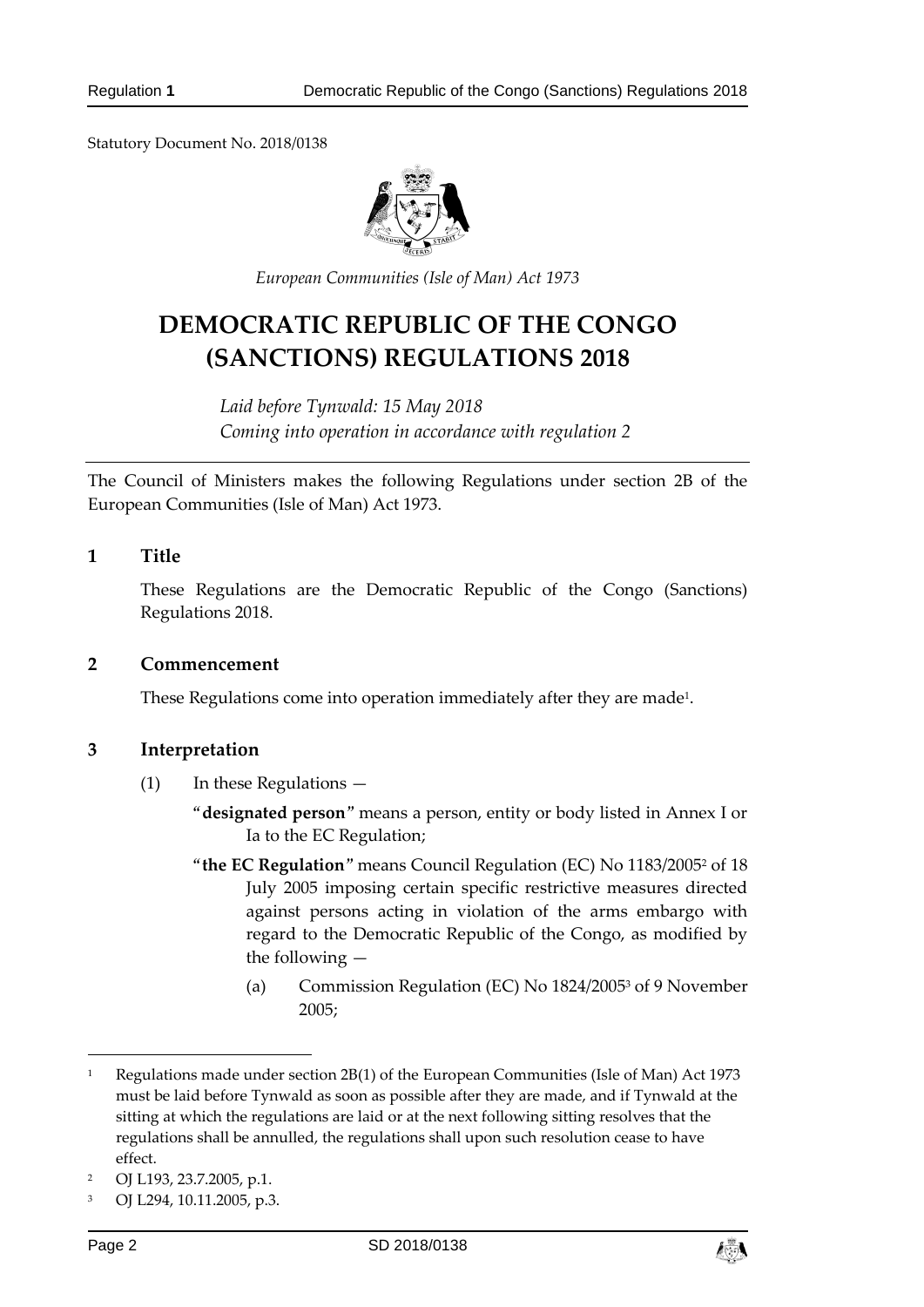- (b) Commission Regulation (EC) No 84/2006<sup>4</sup> of 18 January 2006;
- (c) Council Regulation (EC) No 1791/2006<sup>5</sup> of 20 November 2006;
- (d) Commission Regulation (EC) No 201/2007<sup>6</sup> of 23 February 2007;
- (e) Commission Regulation (EC) No 400/2007<sup>7</sup> of 12 April 2007;
- (f) Commission Regulation (EC) No 933/2007<sup>8</sup> of 3 August 2007;
- (g) Commission Regulation (EC) No 1096/2007<sup>9</sup> of 20 September 2007;
- (h) Commission Regulation (EC) No 242/2009<sup>10</sup> of 20 March 2009;
- (i) Commission Regulation (EU) No 1250/2010<sup>11</sup> of 22 December 2010;
- (j) Commission Implementing Regulation (EU) No 1097/2011<sup>12</sup> of 25 October 2011;
- (k) Commission Implementing Regulation (EU) No 7/2012<sup>13</sup> of 5 January 2012;
- (l) Commission Implementing Regulation (EU) No 1251/2012<sup>14</sup> of 20 December 2012;
- (m) Commission Implementing Regulation (EU) No 53/2013<sup>15</sup> of 22 January 2013;
- (n) Council Regulation (EU) No  $521/2013^{16}$  of 6 June 2013;
- (o) Council Regulation (EU) No 517/2013<sup>17</sup> of 13 May 2013;
- (p) Council Regulation (EU) No 271/2014<sup>18</sup> of 17 March 2014;
- <sup>4</sup> OJ L14, 19.1.2006, p.14.
- <sup>5</sup> OJ L363, 20.12.2006, p.1.
- <sup>6</sup> OJ L59, 27.2.2007, p.73.
- <sup>7</sup> OJ L98, 13.4.2007, p.20.
- <sup>8</sup> OJ L204, 4.8.2007, p.5.
- <sup>9</sup> OJ L246, 21.9.2007, p.29.
- <sup>10</sup> OJ L75, 21.3.2009, p.8.
- <sup>11</sup> OJ L341, 23.12.2010, p.11.
- <sup>12</sup> OJ L285, 1.11.2011, p.2.
- <sup>13</sup> OJ L4, 7.1.2012, p.1.
- <sup>14</sup> OJ L352, 21.12.2012, p.42.
- <sup>15</sup> OJ L20, 23.1.2013, p.46.
- <sup>16</sup> OJ L156, 8.6.2013, p.1.
- <sup>17</sup> OJ L158, 10.6.2013, p.1.
- <sup>18</sup> OJ L79, 18.3.2014, p.35.

1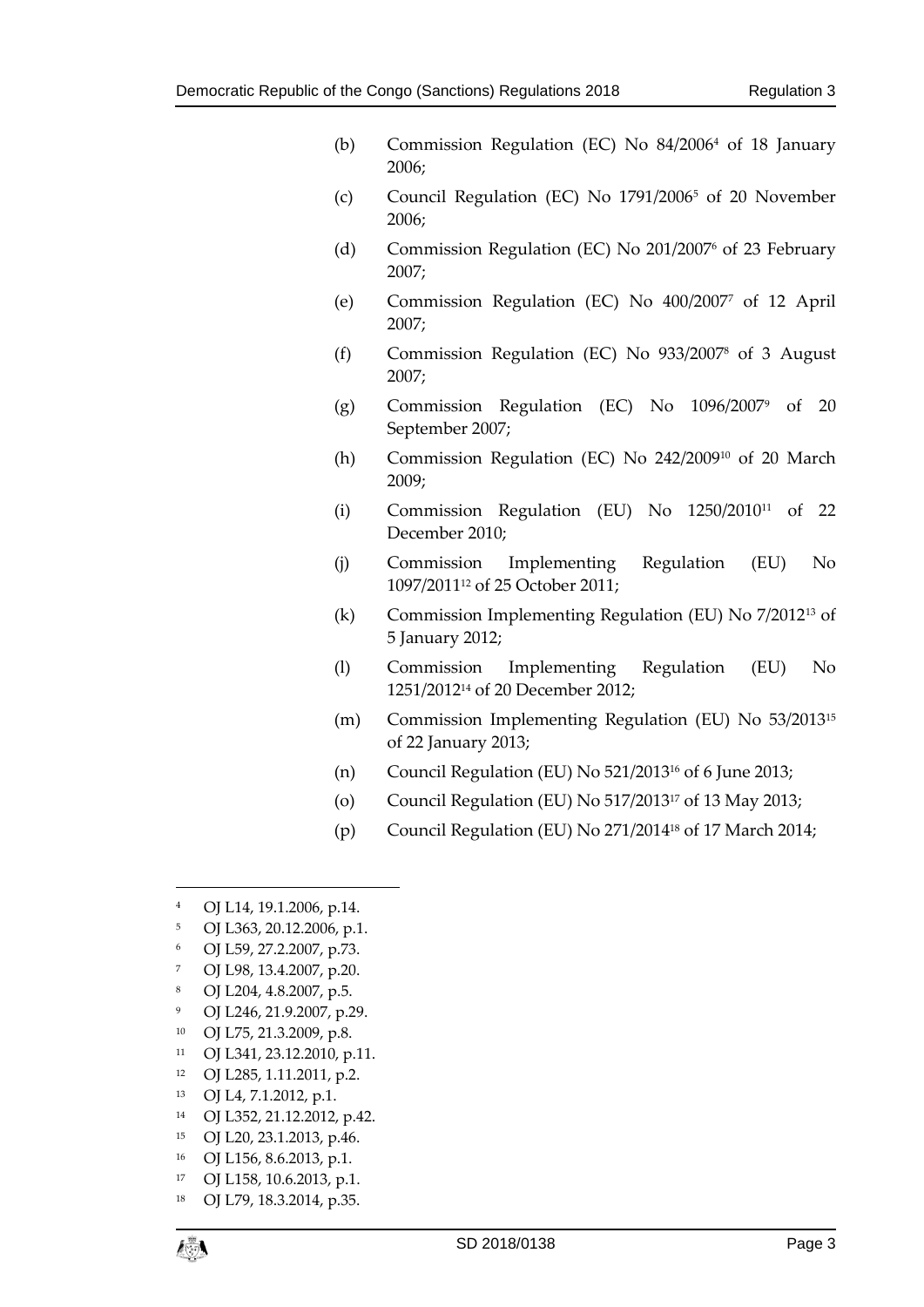- (q) Council Implementing Regulation (EU) No 1275/2014<sup>19</sup> of 1 December 2014;
- (r) Council Regulation (EU) 2015/613<sup>20</sup> of 20 April 2015;
- (s) Council Implementing Regulation (EU) 2015/614<sup>21</sup> of 20 April 2015;
- (t) Council Regulation (EU) 2016/1165<sup>22</sup> of 18 July 2016;
- (u) Council Regulation (EU) 2016/2230<sup>23</sup> of 12 December 2016;
- (v) Council Implementing Regulation (EU) 2017/199<sup>24</sup> of 6 February 2017;
- (w) Council Implementing Regulation (EU) 2017/396<sup>25</sup> of 7 March 2017;
- (x) Council Implementing Regulation (EU) 2017/904<sup>26</sup> of 29 May 2017;
- (y) Council Regulation (EU) 2017/1326<sup>27</sup> of 17 July 2017;
- (z) Council Implementing Regulation (EU) 2018/197<sup>28</sup> of 9 February 2018; and
- (aa) Council Implementing Regulation (EU) 2018/566<sup>29</sup> of 12 April 2018,

as these instruments have effect in the Island<sup>30</sup>, and a reference to a numbered Article or Annex (without more) is a reference to the Article of, or Annex to, the EC or EU Regulation so numbered;

- "**financial benefit**" includes the discharge, in whole or in part, of a financial obligation for which the designated person is wholly or partly responsible; and
- "**relevant institution**" means a person licensed under the Financial Services Act 2008 to undertake, by way of business, a regulated activity.

-

- <sup>20</sup> OJ L102, 21.4.2015, p.3.
- <sup>21</sup> OJ L102, 21.4.2015, p.10.
- <sup>22</sup> OJ L193, 19.7.2016, p.15.
- <sup>23</sup> OJ LI336, 12.12.2016, p.1.
- <sup>24</sup> OJ L32, 7.2.2017, p.1.
- <sup>25</sup> OJ L60, 8.3.2017, p.9.
- <sup>26</sup> OJ LI 138, 29.5.2017, p.1.
- <sup>27</sup> OJ L185, 18.7.2017, p.19.
- <sup>28</sup> OJ L38, 10.2.2018, p.2.
- <sup>29</sup> OJ L95, 13.4.2018, p.9.
- <sup>30</sup> The Council Regulation (EC) No 1183/2005 as amended by (a) to (aa) was applied to the Island with certain modifications by SD 2018/xxxx. As the EC Regulation applies to the Island, any reference to an Annex to the EC Regulation is construed to be a reference to the Annex as amended from time to time.



<sup>19</sup> OJ L346, 2.12.2014, p.3.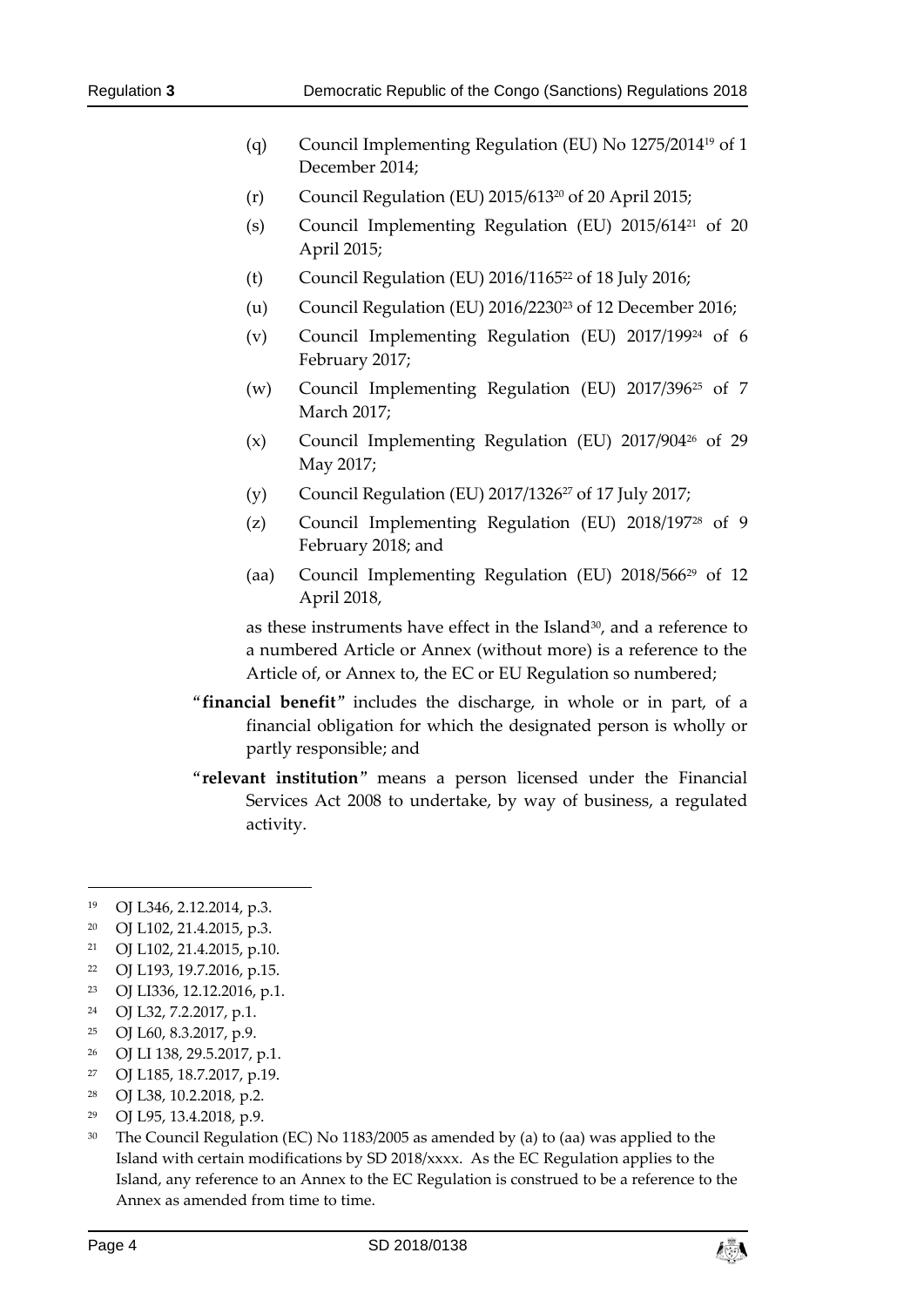(2) Any expression used both in these Regulations and in the EC Regulation has the meaning that it bears in the EC Regulation.

# <span id="page-4-0"></span>**4 Application**

- (1) An offence under these Regulations may be committed by conduct wholly or partly outside the Island by an Island person.
- (2) In paragraph  $(1)$  —

"**conduct**" includes acts and omissions;

"**Island person**" means —

- (a) a British citizen, a British overseas territories citizen, a British National (Overseas) or a British Overseas citizen who is resident in the Island;
- (b) a person who under the British Nationality Act 1981 (c.61 of Parliament) is a British subject who is resident in the Island;
- (c) a British protected person within the meaning of that Act who is resident in the Island;
- (d) a body incorporated under the law of the Island; or
- (e) a limited liability company registered in the Island.

## <span id="page-4-1"></span>**5 Freezing of funds and economic resources**

- (1) A person ("**P**") must not deal with funds or economic resources belonging to, or owned, held or controlled, directly or indirectly, by a designated person, including funds or economic resources owned, held or controlled by a third party acting on the designated person's behalf or at the designated person's direction, if P knows, or has reasonable cause to suspect, that P is dealing with such funds or economic resources.
- (2) In paragraph (1) "**deal with**" means
	- (a) in relation to funds  $-$ 
		- (i) use, alter, move, allow access to or transfer;
		- (ii) deal with the funds in any other way that would result in any change in volume, amount, location, ownership, possession, character or destination; or
		- (iii) make any other change that would enable use, including portfolio management; and
	- (b) in relation to economic resources, exchange, or use in exchange, for funds, goods or services.
- (3) Paragraph (1) is subject to regulation 11 (licences).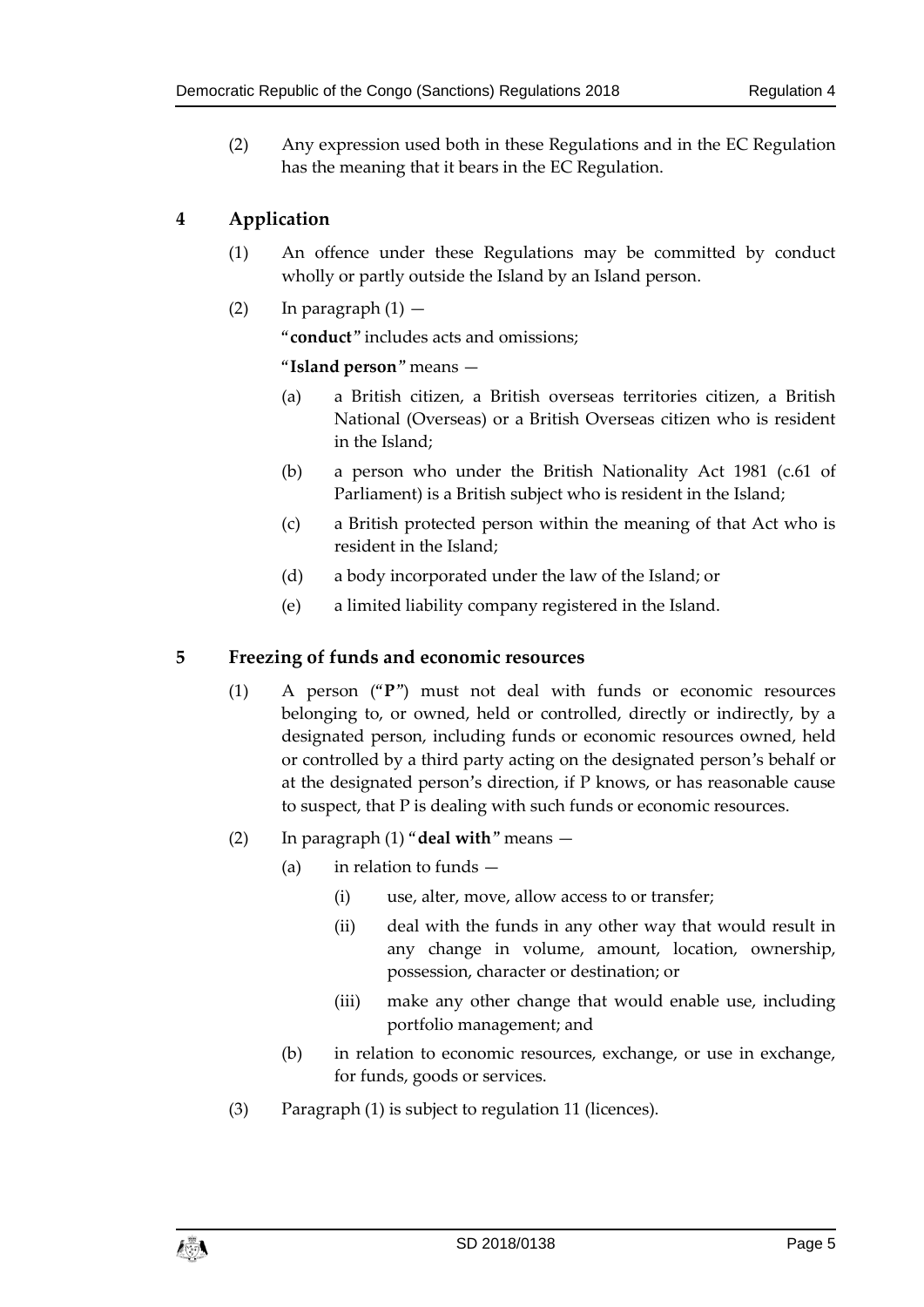## <span id="page-5-0"></span>**6 Making funds available to designated person**

- (1) A person ("**P**") must not make funds available, directly or indirectly, to a designated person if P knows, or has reasonable cause to suspect, that P is making the funds so available.
- (2) Paragraph (1) is subject to regulations 10 (credits to a frozen account) and 11.

## <span id="page-5-1"></span>**7 Making funds available for the benefit of a designated person**

- (1) A person ("**P**") must not make funds available to any person for the benefit of a designated person if P knows, or has reasonable cause to suspect, that P is making the funds so available.
- (2) For the purposes of this regulation funds are made available for the benefit of a designated person only if that person thereby obtains, or is able to obtain, a significant financial benefit.
- (3) Paragraph (1) is subject to regulations 10 and 11.

## <span id="page-5-2"></span>**8 Making economic resources available to a designated person**

- (1) A person ("**P**") must not make economic resources available, directly or indirectly, to a designated person if P knows, or has reasonable cause to suspect —
	- (a) that  $P$  is making the economic resources so available; and
	- (b) that the designated person would be likely to exchange the economic resources, or use them in exchange, for funds, goods or services.
- (2) Paragraph (1) is subject to regulation 11.

## <span id="page-5-3"></span>**9 Making economic resources available for the benefit of a designated person**

- (1) A person ("**P**") must not make economic resources available to any person for the benefit of a designated person if P knows, or has reasonable cause to suspect, that P is making the economic resources so available.
- (2) For the purposes of this regulation economic resources are made available for the benefit of a designated person only if that person thereby obtains, or is able to obtain, a significant financial benefit.
- (3) Paragraph (1) is subject to regulation 11.

## <span id="page-5-4"></span>**10 Credits to a frozen account**

(1) The prohibitions in regulations 6 and 7 are not contravened by a person who credits a frozen account with —

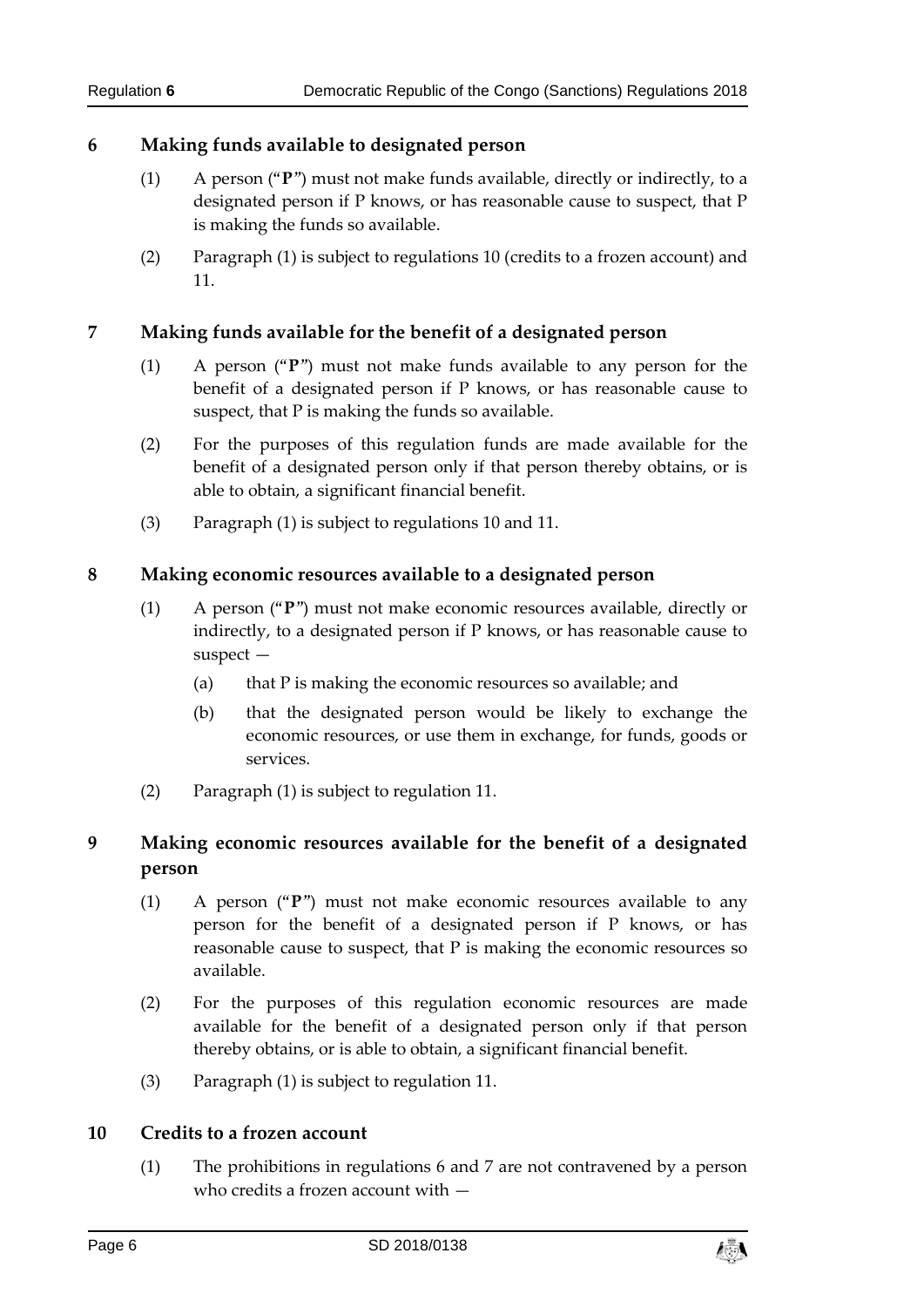- (a) interest or other earnings due on the account;
- (b) payments due under contracts, agreements or obligations that were concluded or arose before the account became a frozen account; or
- (c) payments due to a person listed in Annex Ia to the EC Regulation under a judicial, administrative or arbitral decision which —
	- (i) was made in the European Union; or
	- (ii) is enforceable in the Island.
- (2) The prohibitions in regulations 6 and 7 on making funds available do not prevent a relevant institution from crediting a frozen account where it receives funds transferred to the account.
- (3) A relevant institution must inform the Treasury without delay if it credits a frozen account in accordance with paragraph (1)(b) or (2).
- (4) In this regulation "**frozen account**" means an account with a relevant institution which is owned, held or controlled, directly or indirectly, by a designated person or by a third party acting on the designated person's behalf or at the designated person's direction.

#### <span id="page-6-0"></span>**11 Licences**

- (1) The prohibitions and requirements in regulations 5 to 9 do not apply to anything done under the authority of a licence granted by the Treasury.
- (2) A licence must specify the acts authorised by it and may be  $-$ 
	- (a) general or granted to a category of persons or to a particular person;
	- (b) subject to conditions;
	- (c) of indefinite duration or subject to an expiry date.
- (3) The Treasury may vary or revoke a licence at any time.
- (4) On the grant, variation or revocation of a licence, the Treasury must
	- (a) in the case of a licence granted to a particular person, give written notice of the grant, variation or revocation to that person;
	- (b) in the case of a general licence or a licence granted to a category of persons, take such steps as the Treasury considers appropriate to publicise the grant, variation or revocation of the licence.
- (5) A person commits an offence who, for the purpose of obtaining a licence, knowingly or recklessly —
	- (a) provides information that is false in a material respect; or
	- (b) provides or produces a document that is not what it purports to be.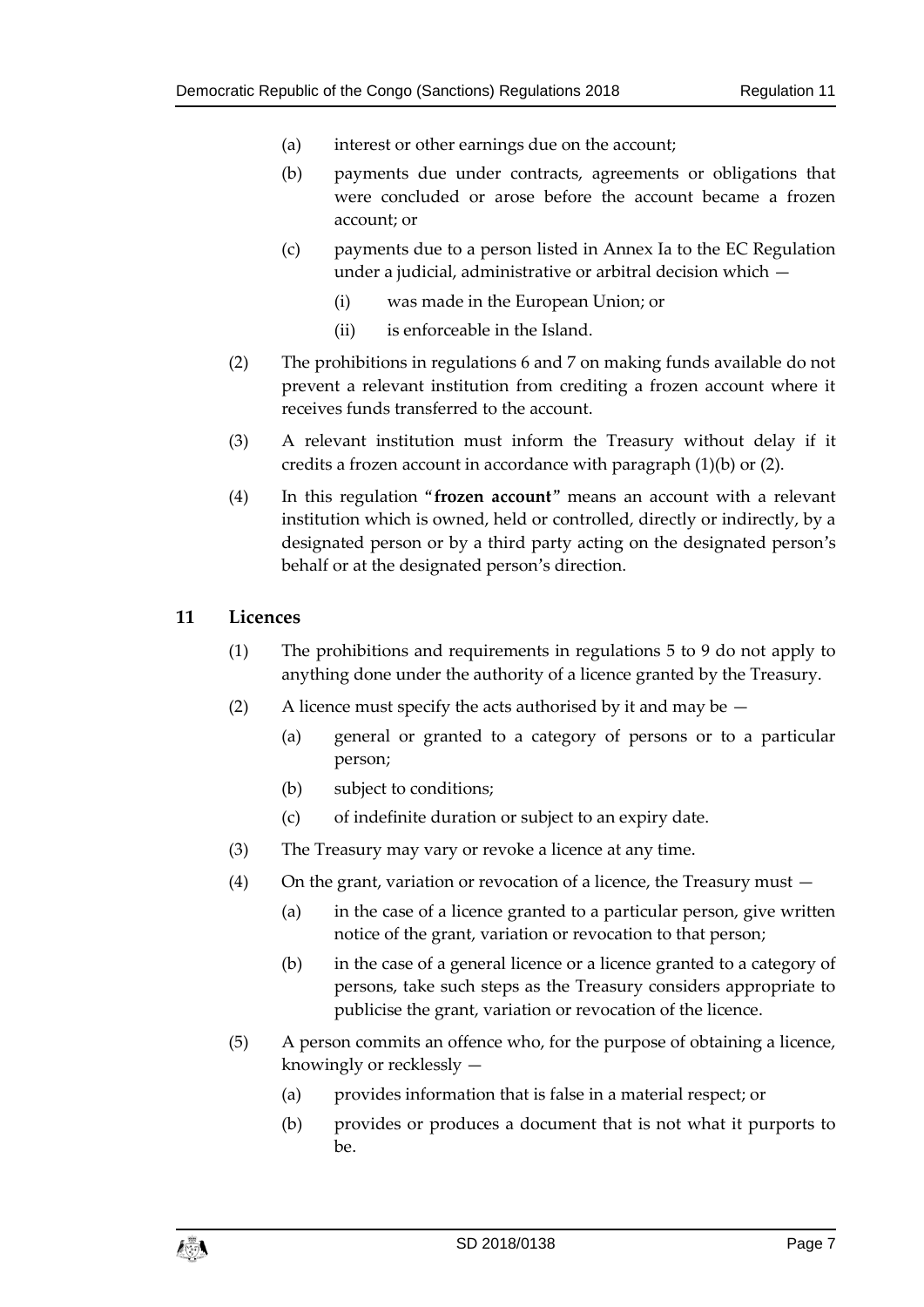(6) A person who purports to act under the authority of a licence granted by the Treasury but who fails to comply with any conditions included in the licence commits an offence.

## <span id="page-7-0"></span>**12 Contravention and circumvention of prohibitions**

- (1) Subject to regulations 10(1), 10(2) and 11(1), a person who contravenes any of the prohibitions or requirements in regulations 5 to 9 commits an offence.
- (2) A person commits an offence who intentionally participates in activities knowing that the object or effect of them is (whether directly or indirectly) —
	- (a) to circumvent any of the prohibitions in regulations 5 to 9; or
	- (b) to enable or facilitate the contravention of any such prohibition or requirement.

## <span id="page-7-1"></span>**13 Liability of officers of body corporate etc.**

- (1) If an offence under these Regulations committed by a body corporate is shown —
	- (a) to have been committed with the consent or the connivance of an officer of the body corporate; or
	- (b) to be attributable to any neglect on the part of any such officer,

the officer as well as the body corporate is guilty of an offence and liable to be proceeded against and punished accordingly.

- (2) If an offence under these Regulations committed by a partnership is shown —
	- (a) to have been committed with the consent or the connivance of a partner; or
	- (b) to be attributable to any neglect on the part of a partner,

the partner as well as the partnership is guilty of an offence and liable to be proceeded against and punished accordingly.

- (3) If an offence under these Regulations committed by an unincorporated association (other than a partnership) is shown —
	- (a) to have been committed with the consent or the connivance of an officer of the association; or
	- (b) to be attributable to any neglect on the part of any such officer,

the officer as well as the association is guilty of an offence and liable to be proceeded against and punished accordingly.

(4) If the affairs of a body corporate are managed by its members, paragraph (1) applies in relation to the acts and defaults of a member in connection

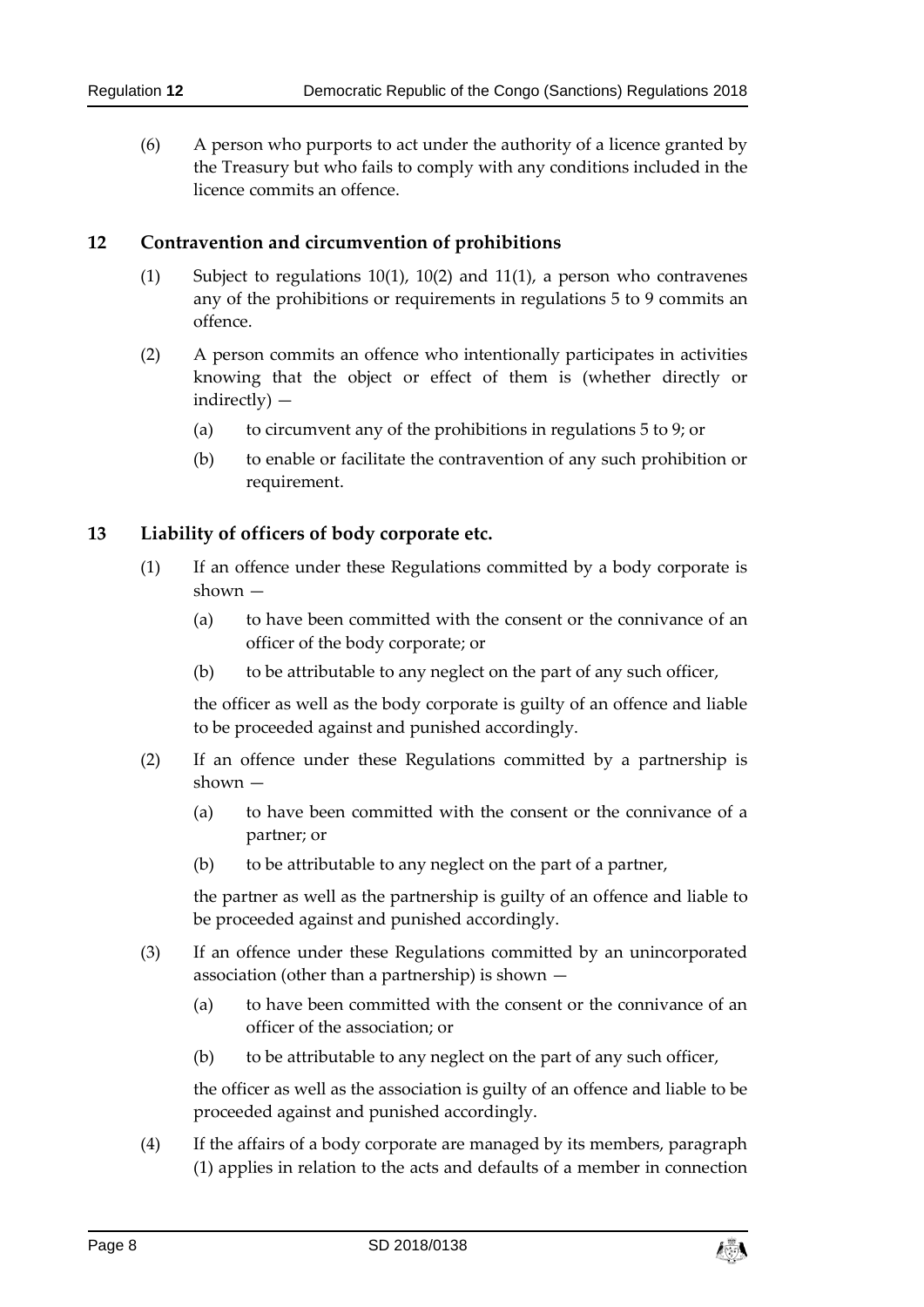with the member's functions of management as if the member were a director of the body.

 $(5)$  In this regulation  $-$ 

"**officer**" includes —

- (a) in relation to a body corporate, a director, manager, secretary, chief executive, member of the committee of management and its registered agent;
- (b) in relation to an unincorporated association, any officer of the association and any member of its governing body; and
- (c) in relation to a limited liability company constituted under the Limited Liability Companies Act 1996, the company's manager, the registered agent and its members, and any person purporting to act in such a capacity;
- "**partner**" includes a person holding himself or herself out to be a partner (within the meaning of section 16(1) of the Partnership Act 1909).

## <span id="page-8-0"></span>**14 Penalties and proceedings**

- (1) Any person guilty of an offence under regulations 11 or 12 is liable
	- (a) on conviction on information, to custody for a term not exceeding 2 years or to a fine, or both; or
		- (b) on summary conviction, to custody for a term not exceeding 3 months or to a fine not exceeding level 5 on the standard scale, or both.
- (2) A person guilty of an offence under paragraph 1(5), 4(1) or 5(6) of the Schedule, is liable on summary conviction to custody for a term not exceeding 3 months or to a fine not exceeding level 5 on the standard scale, or both.
- (3) No proceedings for an offence under these Regulations, other than a summary offence, shall be instituted except by or with the consent of the Treasury or the Attorney General.
- (4) Paragraph (3) does not prevent the arrest, or the issue or execution of a warrant for the arrest, of any person in respect of such an offence, or the remand in custody or on bail of any person charged with such an offence, notwithstanding that the necessary consent to the institution of proceedings for the offence has not been obtained.

#### <span id="page-8-1"></span>**15 Information**

The Schedule has effect in order to facilitate the obtaining, by or on behalf of the Treasury, of information for the purpose of ensuring compliance with the EC Regulation.

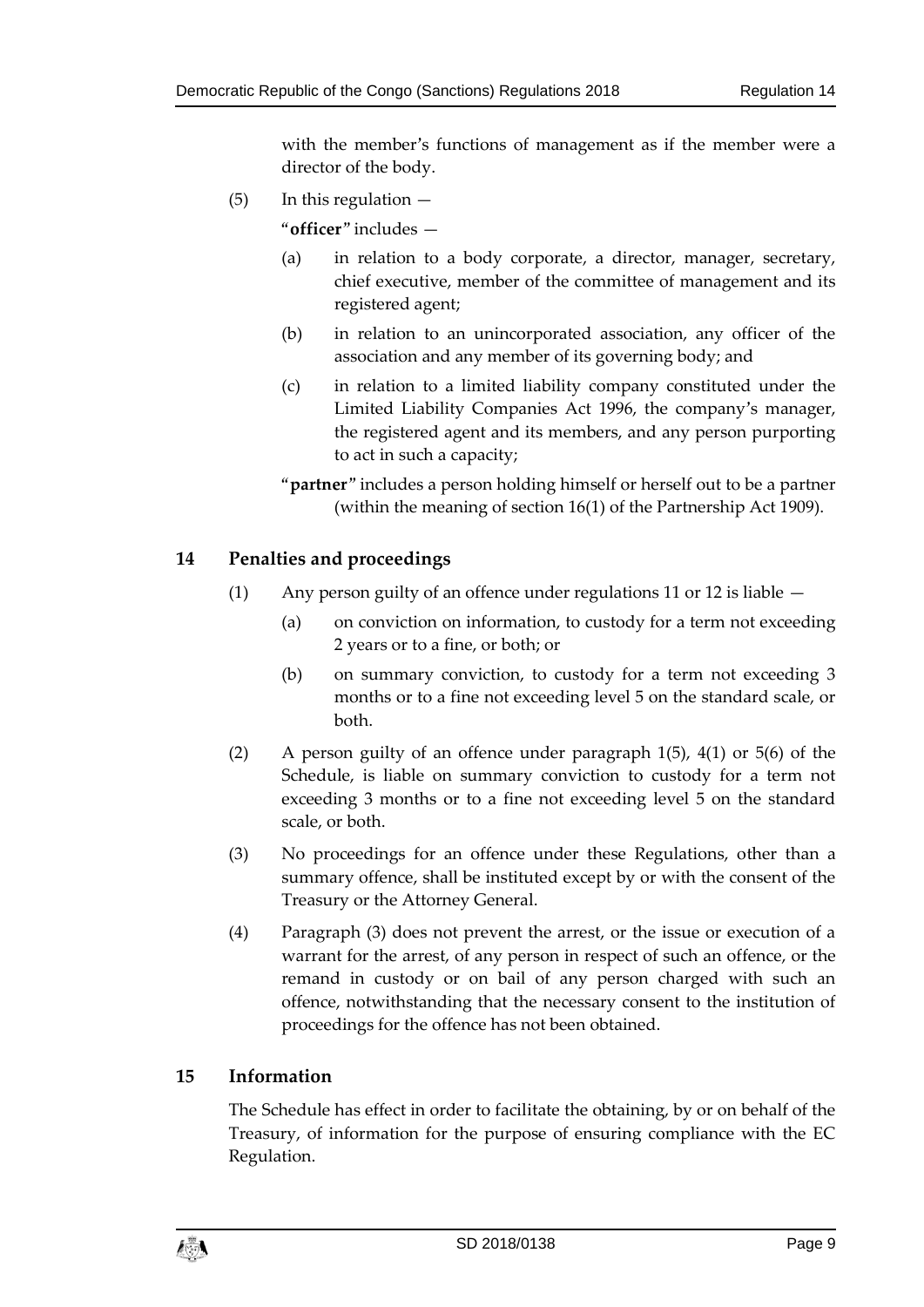#### **MADE 08:15 24 APRIL 2018**

**W GREENHOW**

*Chief Secretary*

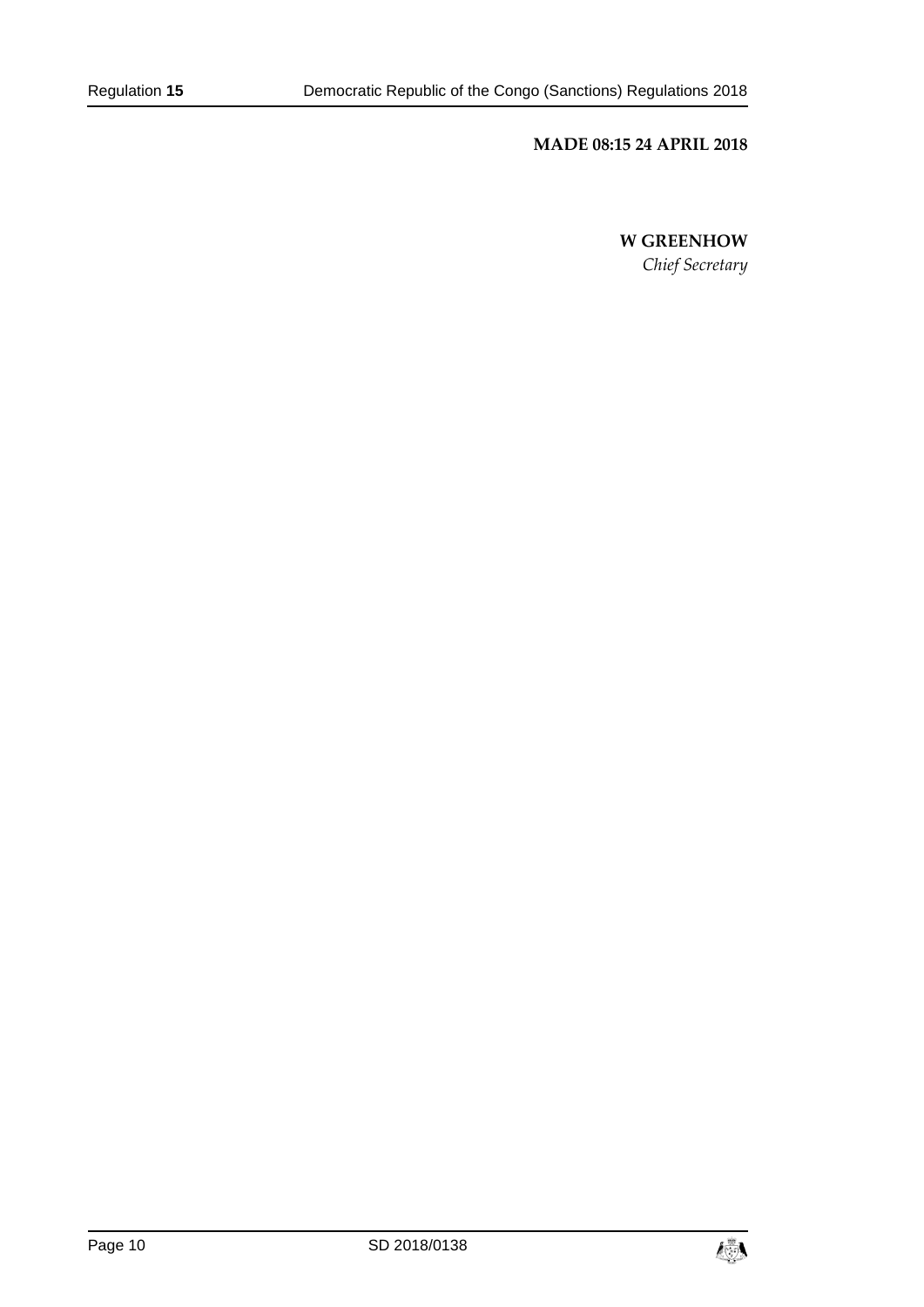## **SCHEDULE**

### [Regulation 15]

## **INFORMATION**

## <span id="page-10-1"></span><span id="page-10-0"></span>**1 Reporting obligations of relevant institution**

- (1) A relevant institution must inform the Treasury (or any other person authorised by the Treasury for that purpose, either generally or in a particular case) as soon as practical if —
	- (a) it knows, or has reasonable cause to suspect, that a person  $-$ 
		- (i) is a designated person; or
		- (ii) has committed an offence under regulation 11 or 12; and
	- (b) the information or other matter on which the knowledge or suspicion is based came to it in the course of carrying on its business.
- (2) Where a relevant institution informs the Treasury under sub-paragraph  $(1)$ , it must state  $-$ 
	- (a) the information or other matter on which the knowledge or suspicion is based; and
	- (b) any information it holds about the person by which the person can be identified.
- (3) Sub-paragraph (4) applies if  $-$ 
	- (a) a relevant institution informs the Treasury under sub-paragraph (1) that it knows, or has reasonable cause to suspect, that a person is a designated person; and
	- (b) that person is a customer of the institution.
- (4) The relevant institution must also state the nature and amount or quantity of any funds or economic resources held by it for the customer.
- (5) A relevant institution that fails to comply with any requirement of subparagraphs (1), (2) or (4) commits an offence.

## **2 Powers to request information**

- (1) The Treasury (or any person authorised by the Treasury for that purpose, either generally or in a particular case) may request a designated person to provide information concerning —
	- (a) funds or economic resources belonging to, owned, held or controlled by or on behalf of the designated person; or
	- (b) any disposal of such funds or economic resources.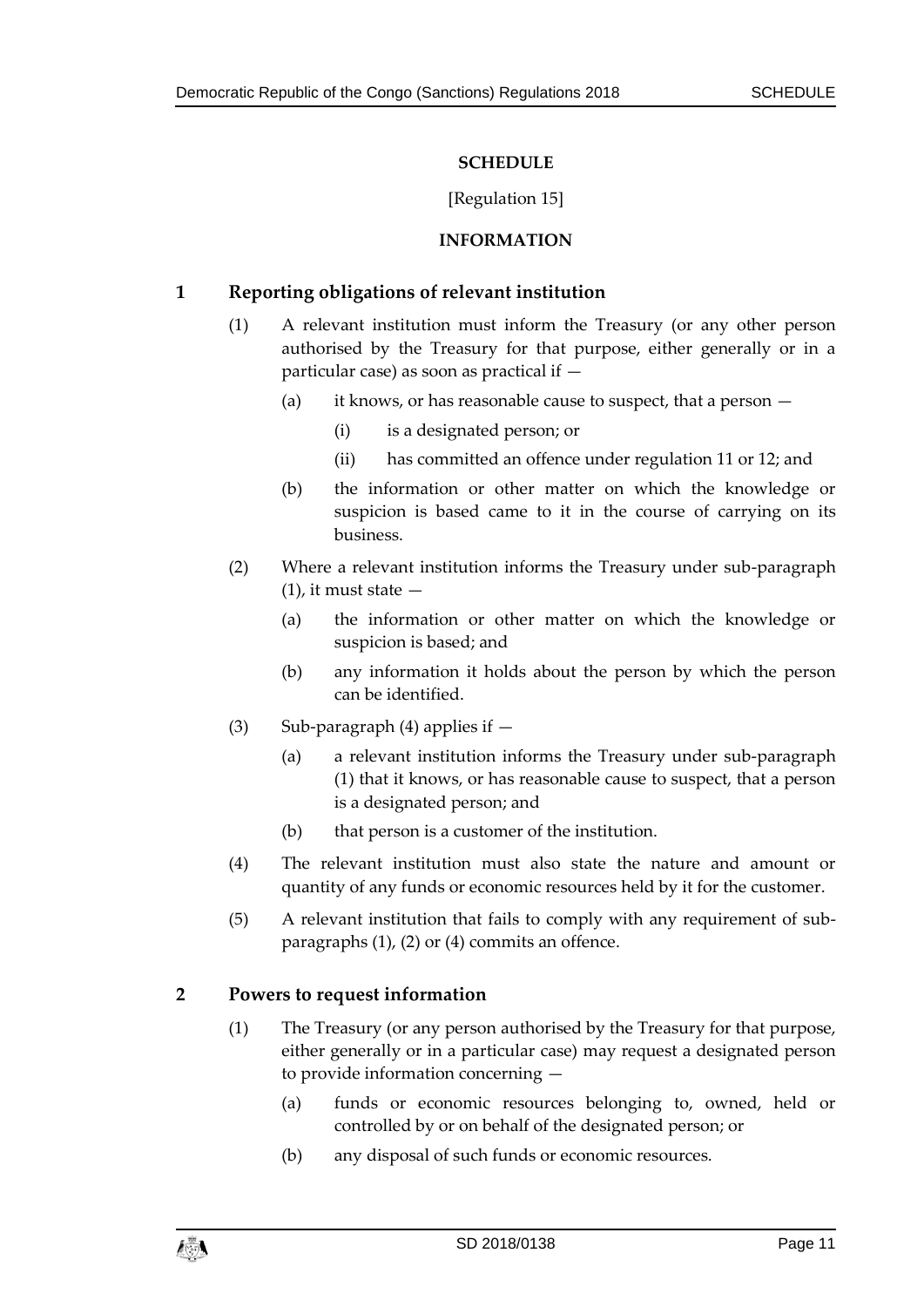- (2) The Treasury may request a designated person to provide such information as the Treasury may reasonably require about expenditure —
	- (a) by or on behalf of the designated person; or
	- (b) for the benefit of the designated person.
- (3) The power in sub-paragraph (1) or (2) is exercisable only where the Treasury believes that it is necessary for the purpose of monitoring compliance with or detecting evasion of these Regulations.
- (4) The Treasury may request a person acting under a licence granted under regulation 11 to provide information concerning —
	- (a) funds or economic resources dealt with under the licence; or
	- (b) funds or economic resources made available under the licence.
- (5) The Treasury may request any person in or resident in the Island to provide such information as the Treasury may reasonably require for the purpose of —
	- (a) establishing for the purposes of these Regulations
		- (i) the nature and amount or quantity of any funds or economic resources belonging to, owned, held or controlled by or on behalf of a designated person;
		- (ii) the nature and amount or quantity of any funds or economic resources made available directly or indirectly to, or for the benefit of, a designated person; or
		- (iii) the nature of any financial transactions entered into by a designated person;
	- (b) monitoring compliance with or detecting evasion of these Regulations; or
	- (c) obtaining evidence of the commission of an offence under these Regulations.
- (6) The Treasury may specify the manner in which, and the period within which, information is to be provided.
- (7) If no such period is specified, the information which has been requested must be provided within a reasonable time.
- (8) A request may include a continuing obligation to keep the Treasury informed as circumstances change, or on such regular basis as the Treasury may specify.
- (9) Information requested under this paragraph may relate to any period of time during which a person is, or was, a designated person.
- (10) Information requested under sub-paragraph  $(1)(b)$ ,  $(2)$  or  $(5)(a)(iii)$  may relate to any period of time before a person became a designated person (as well as, or instead of, any subsequent period of time).

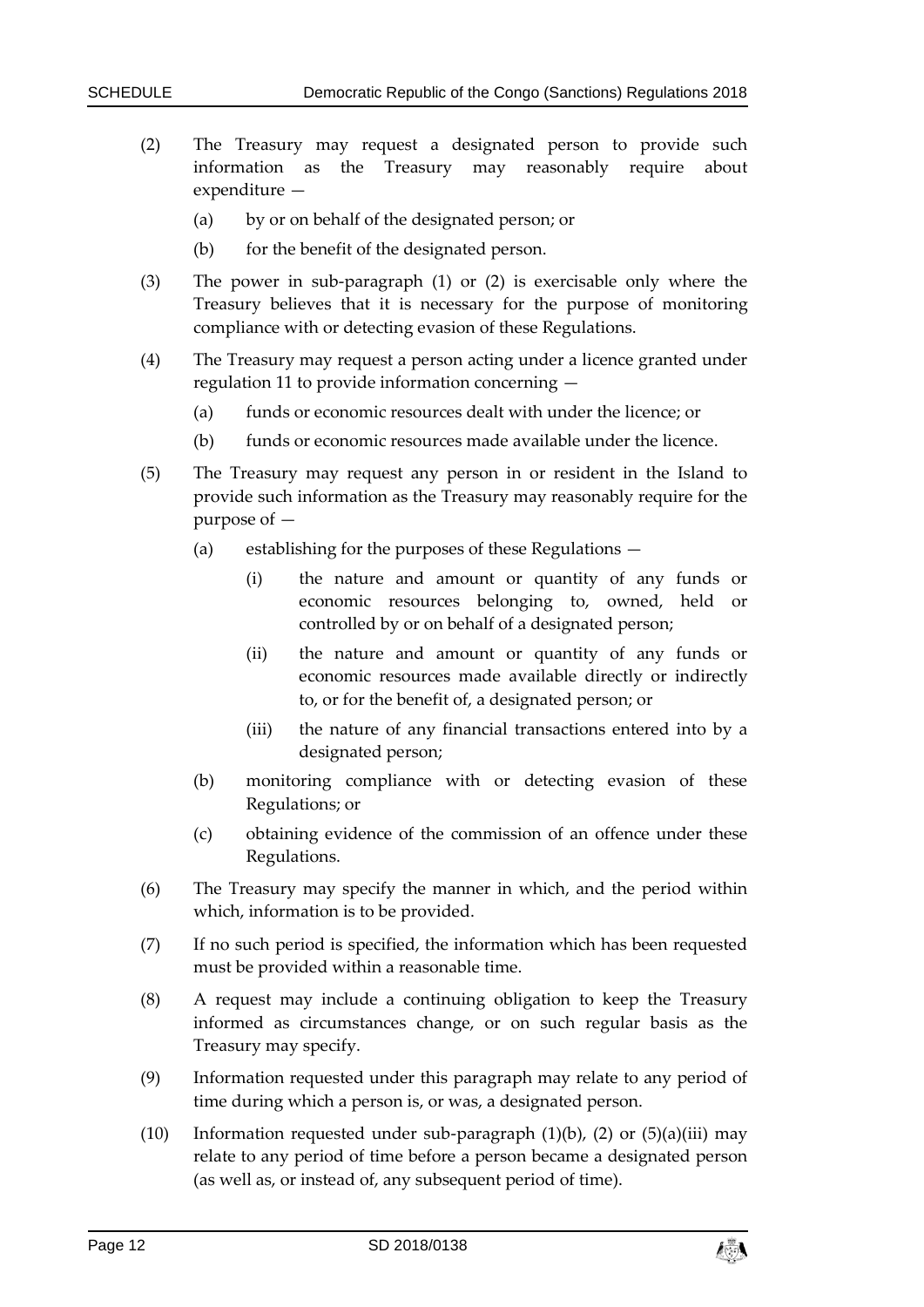## **3 Production of documents**

- (1) A request under paragraph 2 may include a request to produce specified documents or documents of a specified description.
- (2) Where the Treasury requests that documents be produced, it may
	- (a) take copies or extracts from any document so produced;
	- (b) request any person producing a document to give an explanation of it; and
	- (c) where that person is a body corporate, partnership or unincorporated body other than a partnership, request any person who is  $-$ 
		- (i) in the case of a partnership, a present or past partner or employee of the partnership;
		- (ii) in any other case, a present or past officer or employee of the body concerned;

to give such an explanation.

- (3) Where the Treasury requests a designated person or a person acting under a licence granted under regulation 11 to produce documents, that person must —
	- (a) take reasonable steps to obtain the documents (if not already in the person's possession or control);
	- (b) keep the documents under the person's possession or control (except for the purpose of providing them to the Treasury or as the Treasury may otherwise permit).

## **4 Failure to comply with request for information**

- (1) A person commits an offence who
	- (a) without reasonable excuse, refuses or fails within the time and in the manner specified (or, if no time has been specified, within a reasonable time) to comply with any request made under this Schedule;
	- (b) knowingly or recklessly gives any information, or produces any document, which is false in a material particular in response to such a request;
	- (c) with intent to evade the provisions of this Schedule, destroys, mutilates, defaces, conceals or removes any document; or
	- (d) otherwise intentionally obstructs the Treasury in the exercise of its powers under this Schedule.
- (2) Where a person is convicted of an offence under this paragraph, the court may make an order requiring that person, within such period as may be specified in the order, to comply with the request.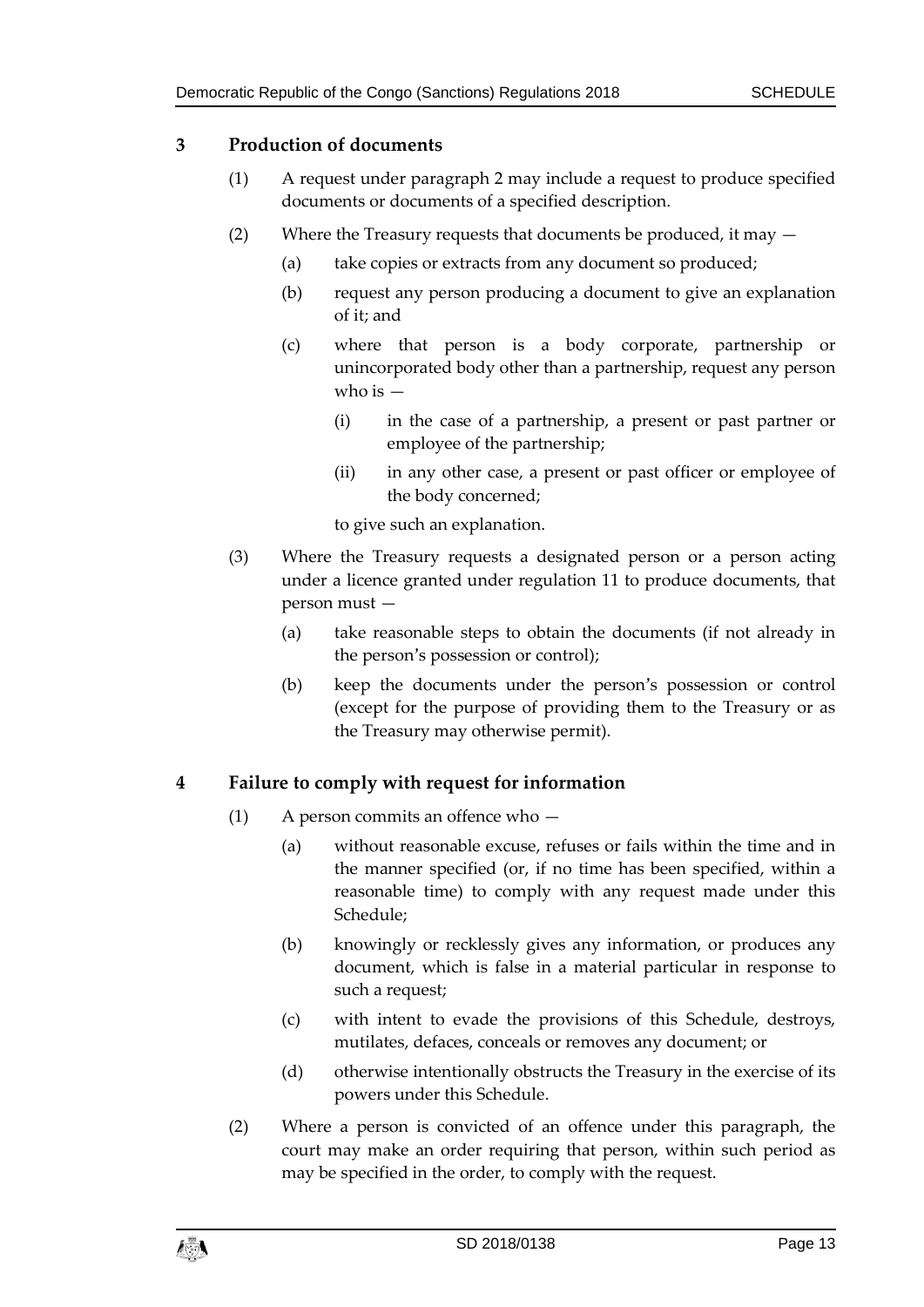### **5 General power to disclose information**

- (1) The Treasury (or any person authorised by the Treasury as a "requesting authority" under paragraph 2) may disclose any information obtained by it pursuant to these Regulations to any person for the purpose of facilitating or ensuring compliance with the EC Regulation.
- (2) The power in sub-paragraph (1) includes but is not limited to disclosing information to the following persons —
	- (a) a police officer;
	- (b) any person holding or acting in any office under, or in the service  $of -$ 
		- (i) the Government of the Island;
		- (ii) the Crown in right of the Government of the United Kingdom;
		- (iii) the Crown in right of the Scottish Administration, the Northern Ireland Executive or the Welsh Government;
		- (iv) the States of Jersey, Guernsey or Alderney or the Chief Pleas of Sark; or
		- (v) the Government of any British overseas territory;
	- (c) any law officer of the Crown in any of the British Islands;
	- (d) the Legal Aid Agency in England and Wales, the Scottish Legal Aid Board or the Legal Services Agency Northern Ireland;
	- (e) the Isle of Man Financial Services Authority and any body of any other part of the British Islands exercising an equivalent function;
	- (f) any organ of the United Nations;
	- (g) any person in the service of the United Nations, the Council of the European Union, the European Commission or the Government of any country;
	- (h) any of the competent authorities specified in, and for the purpose of ensuring compliance with, the EC Regulation; or
	- (i) with the consent of a person who, in the person's own right, is entitled to information or to possession of the document, copy or extract, to any third party.
- (3) In sub-paragraph (2)(i), **"**in the person's own right**"** means not merely in the capacity as a servant or agent of another person.
- (4) The purpose of facilitating or ensuring compliance with the EC Regulation includes but is not limited to the following —
	- (a) monitoring compliance with, or detecting evasion of, these Regulations or the EC Regulation;
	- (b) giving assistance or co-operation, pursuant to the EC Regulation; or

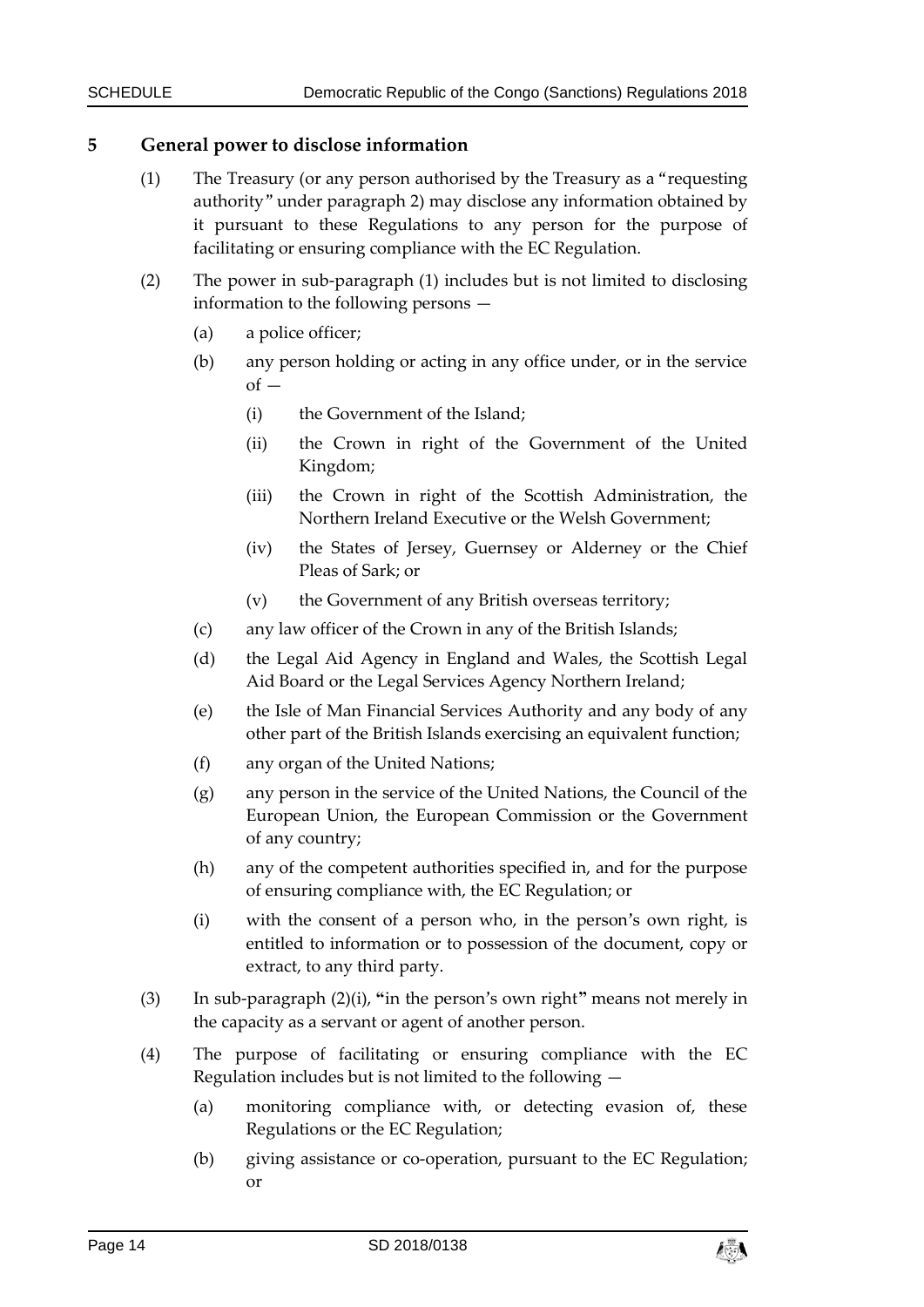- (c) taking any action with a view to instituting, or otherwise for the purposes of, any proceedings —
	- (i) in the Island for an offence under these Regulations; or
	- (ii) in any other part of the British Islands or any British overseas territory, for an offence under a similar provision in any such jurisdiction.
- (5) A disclosure under sub-paragraph (1) does not breach
	- (a) any obligation of confidence owed by the person making the disclosure; or
	- (b) any other restriction on the disclosure of information (however imposed).
- (6) A person commits an offence if the person, without reasonable excuse, discloses information otherwise than in accordance with sub-paragraph (1).

## **6 Application of provisions**

- (1) Nothing done under this Schedule is to be treated as a breach of any regulation imposed by statute or otherwise.
- (2) But nothing in this Schedule authorises a disclosure
	- (a) that contravenes the Data Protection Act 2002; or
	- (b) of intercepted material that is not otherwise permitted under the safeguards arrangements relating to a warrant issued under the Interception of Communications Act 1988.
- (3) Nothing in this Schedule is to be read as requiring a person who has acted as an advocate or other legal adviser to any person to disclose any privileged information in their possession in that capacity.
- (4) This Schedule does not limit the circumstances in which information may be disclosed apart from this Schedule.
- (5) This Schedule does not limit the powers of the Treasury to impose conditions in connection with the discharge of its functions under regulation 11.
- (6) In this paragraph "**privileged information**" means information with respect to which a claim to legal professional privilege could be maintained in legal proceedings.